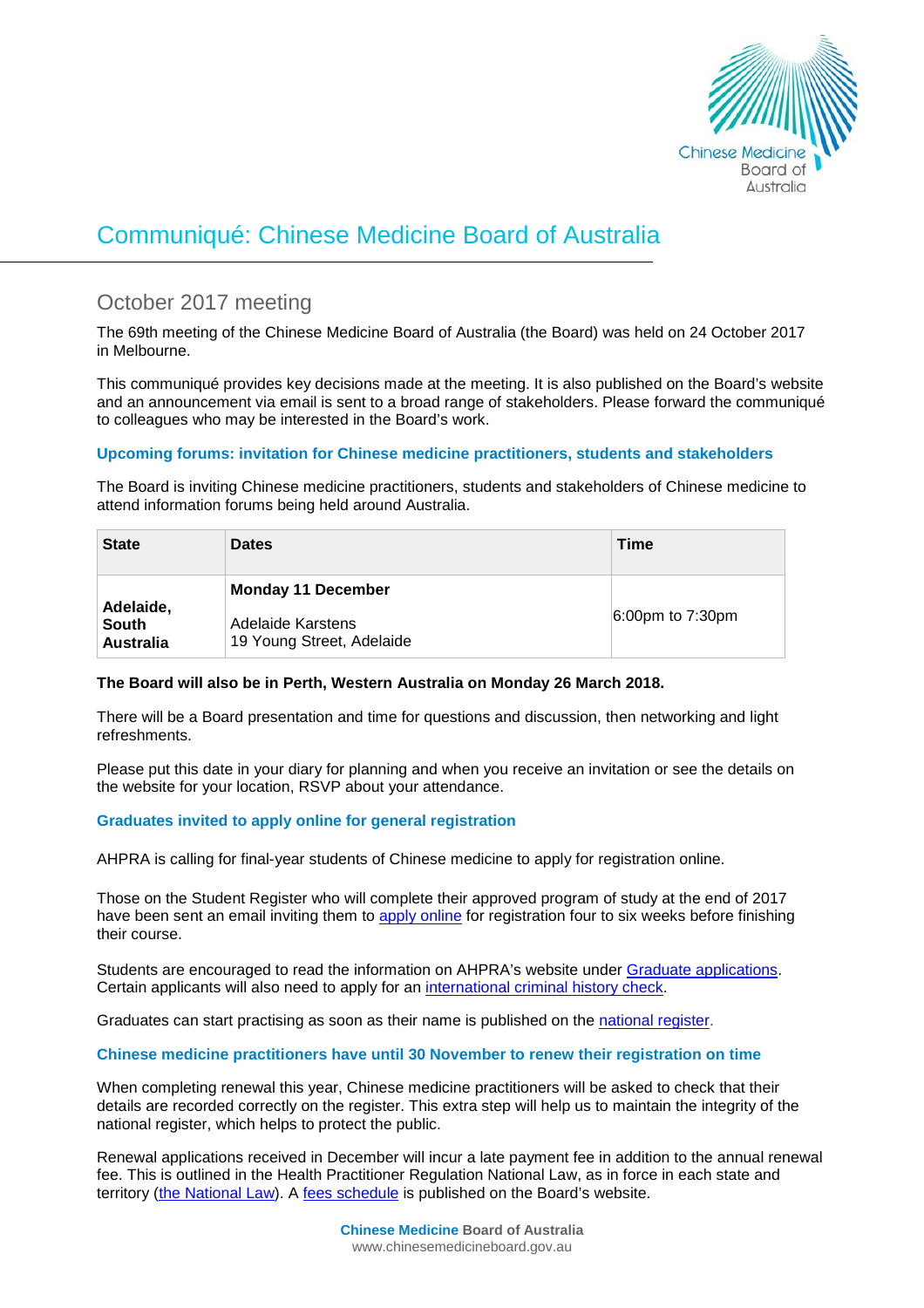Chinese medicine practitioners, whose application for general registration is received on time or during the following one-month late period, can continue practising while their application is processed.

Practitioners who do not apply to renew their registration by 31 December 2017 will have lapsed registration. They will be removed from the [Register](http://www.ahpra.gov.au/Registration/Registers-of-Practitioners.aspx) and will not be able to practise the profession in Australia.

#### **Guidelines go live - Guidelines for safe practice of Chinese herbal medicine come into effect**

The Board is reminding Chinese medicine practitioners of their obligation to use the *Guidelines for safe practice of Chinese herbal medicine.*

The Board developed the guidelines to support the safe practice of Chinese herbal medicine and make sure that medication safety is a priority for the profession.

Development of the guidelines involved detailed consultation and input from a wide range of stakeholders. The guidelines, which came into full effect on 12 November 2017 were published by the Board over two years ago to make sure that practitioners had enough time to become familiar with their content and start to use them when providing care to patients.

Under the guidelines practitioners are required to provide information in English on prescriptions and labels and:

- use clear and consistent herbal nomenclature
- record adequate details of Chinese herbal medicines in patient health records
- write prescriptions which contain adequate information
- ensure medicine labeling is accurate and informative, and
- ensure compounding and dispensing of medicines is precise and professional.

The Board has released resources to help Chinese medicine practitioners implement the guidelines:

- [Quick reference guide](http://www.chinesemedicineboard.gov.au/Codes-Guidelines/Guidelines-for-safe-practice.aspx)
- [FAQ](http://www.chinesemedicineboard.gov.au/Codes-Guidelines/FAQ.aspx)
- User guide [Nomenclature compendium for Chinese herbal medicine,](http://www.chinesemedicineboard.gov.au/Codes-Guidelines/Guidelines-for-safe-practice.aspx) and
- [Nomenclature list of commonly used Chinese herbal medicines.](http://www.chinesemedicineboard.gov.au/documents/default.aspx?record=WD15%2f18746&dbid=AP&chksum=Cs%2baCFhYVrzbzL2%2bYnhtRA%3d%3d)

# **Updating your contact details**

To check or update the contact details you have lodged with AHPRA, access the online services panel for practitioners on the [homepage of the Board's website](http://www.chinesemedicineboard.gov.au/) and click Update your contact details. Enter your user ID, date of birth and password (please note that your user ID is not your registration number). If you don't remember your user ID or password, contact us [online](http://www.ahpra.gov.au/About-AHPRA/Contact-Us.aspx) or phone 1300 419 495 for help.

#### **Follow AHPRA on social media**

Connect with AHPRA on [Facebook,](https://www.facebook.com/ahpra.gov.au/) [Twitter](https://twitter.com/AHPRA) or [LinkedIn](https://www.linkedin.com/company/australian-health-practitioner-regulation-agency) to receive information about important topics for your profession and participate in the discussion.



#### **Important information for practitioners**

The Board publishes a range of information about registration, including its expectations of practitioners, at [www.chinesemedicineboard.gov.au.](http://www.chinesemedicineboard.gov.au/)

For more details or help with questions about your registration, notifications or other matters relevant to the National Scheme, refer to information published on [www.ahpra.gov.au](http://www.ahpra.gov.au/) or [contact AHPRA,](http://www.ahpra.gov.au/About-AHPRA/Contact-Us.aspx) send an [online enquiry form](https://www.ahpra.gov.au/About-AHPRA/Contact-Us/Make-an-Enquiry.aspx) or call on 1300 419 495.

2